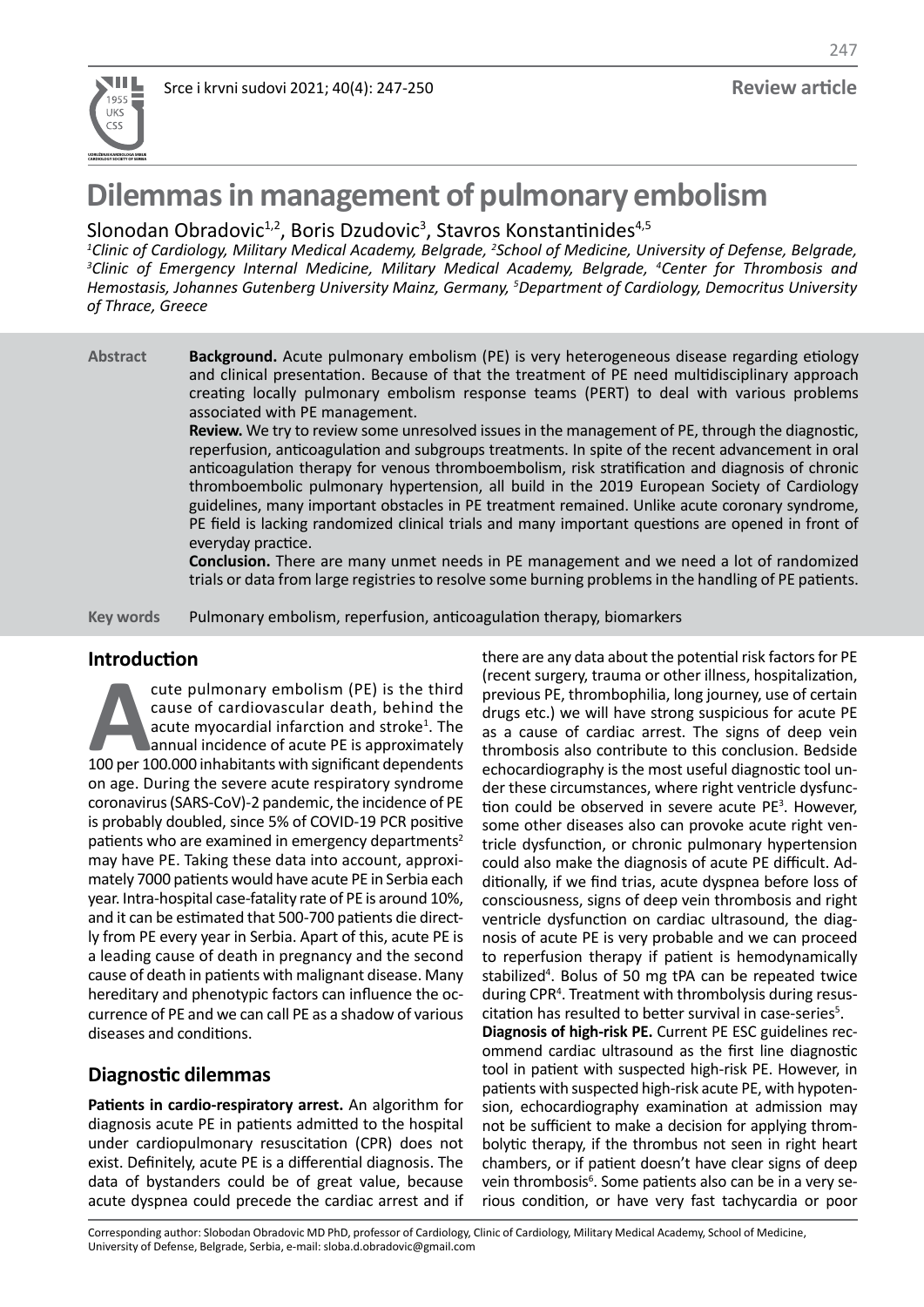echocardiography windows, which preclude qualitative ultrasound examination. Computed tomography pulmonary angiography (CTPA) should be performed before the decision for reperfusion therapy whenever is possible.

**The role of the lower limb venous compression ultrasound examination (CUS).** The significance of CUS of lower limbs veins in PE patients with symptoms suggestive of DVT is controversial. What clinical decision we should make according to this finding? Early hospital discharge is recommended without the necessity for CUS using European Society of Cardiology (ESC) risk model and cardiac ultrasound. Recently published HOT-PE study used HESTIA criteria and cardiac ultrasound, and not CUS for the discrimination of low-risk PE patients planned for the early hospital discharge<sup>7</sup>.

**Looking for malignancy.** How deep we should be looking for malignant disease in patient with acute PE without visible reason for that? During CTPA, it should be wise to examine the abdomen, at least upper abdomen and to carefully explore lungs, mediastinum, liver, kidneys, pancreas, spleen and suprarenal glands. We may also determine also determine some tumor markers if deemed necessary, and perform a gynecological examination, mammography or breast ultrasound, and thyroid examination. Rarely, a malignant process may be found and treated before dissemination, but in most cases cancer is already evident and advanced at diagnosis of acute PE. Therefore, rather limited malignancy survey and follow-up of the patients are needed<sup>8</sup>.

**Looking for thrombophilia.** To look or not to look hereditary thrombophilia? Although it usually does not change the dose or duration of anticoagulant treatment for the patient herself/himself<sup>9</sup> we look for hereditary thrombophilia in patients younger than 50 years especially in females because of the possible complications related to pregnancy<sup>10</sup>. It may also be wise to make an effort to diagnose or exclude antiphospholipid syn $d$ rome<sup>11</sup>, especially in younger patients without clear risk factors for PE.

**Cardiac troponin as a marker of higher PE risk.** Use of cardiac troponin for the risk stratification in acute PE has some caveats. Cardiac troponin as a marker of cardiac injury can increase in various reasons such as hypoxemia, coronary disease, tachycardia, anemia etc. Especially high-sensitive troponin can be elevated in healthy elderly patients with concomitant renal dysfunction $12$ . Therefore, cardiac troponin may be non-specific for the cause of cardiac injury and for the hemodynamic changes in seen in severe PE. The use of troponin as a marker for high-intermediate PE could make a bias toward older patients with higher risk for bleeding. The cut-off value above the 99-percentiles of the normal laboratory range is too low for the risk stratification in PE. However, only cardiac troponin was used in the large randomized PEITHO trial $13$  and recognized as the laboratory marker of choice for risk stratification in the 2019 ESC PE guidelines.

## **Treatment of high-risk acute PE**

**Reperfusion**. Patients with high-risk PE are hemodynamically compromised or in cardiac arrest. They need

prompt reperfusion therapy and resuscitation measures such as mechanical ventilation or extra-corporalmembrane oxygenation (ECMO) and inotrope stimulation with norepinephrine<sup>3</sup>. However, recent data has demonstrated that about only 20% of high-risk PE patients has been treated with reperfusion therapy in USA and Germany<sup>14,15</sup>. The high risk for bleeding and severe comorbidities preclude the wider application of thrombolytic therapy in this group of patients. The clinical benefits of surgical embolectomy and catheter-directed therapy have not been tested in randomized trials and the data of their use are limited to case series and reports with strong possibility of bias through the the selection of patients for certain procedures. It is obvious that many patients with high-risk PE are not eligible for the systemic thrombolysis which is the most available treatment option for reperfusion. All other reperfusion therapies need a high degree of expertise and there is a significant learning curve for the different surgical or catheter based procedures.

**Treatment of patient in cardiac arrest.** Several systemic thrombolytic protocols are approved by ESC. However, none of them are suitable for patient in cardiac arrest, during resuscitation. Tenecteplase, the bolus thrombolysis, is not recommended because of the high bleeding risk of that drug demonstrated in PEITHO study<sup>13</sup>. Other thrombolytic protocols need time. British Thoracic Society Standards of Care Commitie Pulmonary Embolism Guideline Development Group guidelines recommended bolus of 50 mg of tPA (or double dose) in this circumstance and that is the most used protocol of thrombolytic therapy during resuscitation in PE patients in the literature $^{16,17}$ .

## **Treatment of intermediate-high risk PE**

Mortality rate from PE is discrepant between randomized trials and observational studies. In the randomized PEITHO trial<sup>13</sup>, intra-hospital mortality was less than 2% in both the thrombolytic and placebo (only anticoagulation) arm. In contrast, in several other trials, in this group of patients' early mortality rate was 5-15%<sup>18,19</sup>. Many experts agree that this group of patients also needs reperfusion therapy, but standard systemic thrombolytic protocols have an unfavorable net effect, with the benefit in prevention of hemodynamic instability offset by the high risk for major bleeding. Catheter directed thrombolysis or mechanical thrombectomy are promising treatment modalities in this group of patients which use a low dose of tPA<sup>20</sup> or only mechanical fragmentation and aspiration of thrombi without thrombolytic thera $pv^{21}$ . There is currently a gap between clinical practice and guidelines, with an increasing number of centers performing almost routinely catheter-directed therapy in intermediate-high- and high-risk PE patients without supporting evidence from randomized trials.

There are several studies in which reduced, usually a half of the systemic tPA dose was used with doubtful signs of benefit considering the balance between efficacy and safety $22,23$ . There is also (only) one small randomized study that compared systemic half-dose tPA with full dose t-PA in high-risk PE24. Additionally, comparison of half-dose tPA with low-molecular heparin in patients with intermedi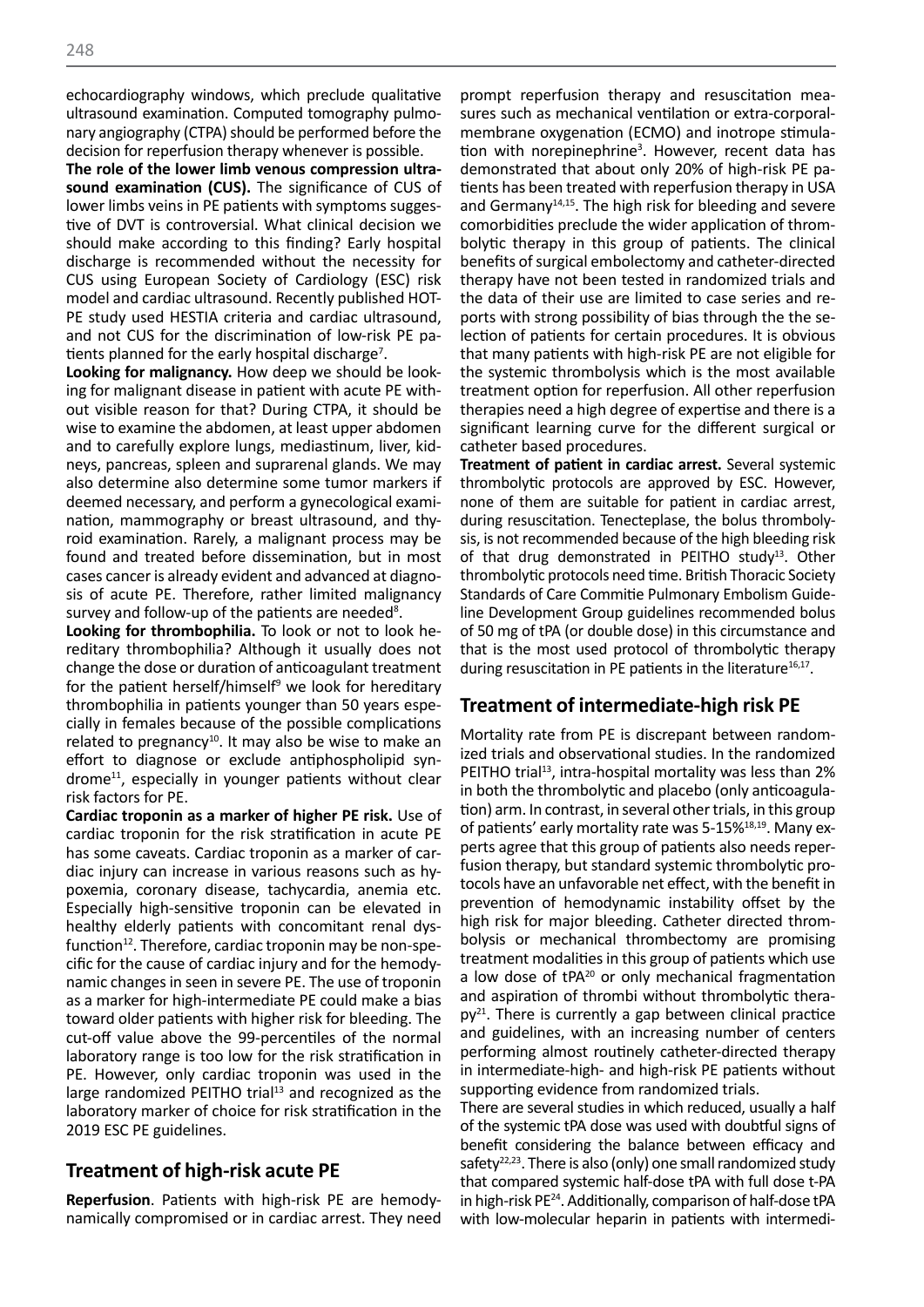ate-high risk PE was not done in a randomized fashion. The largest observational, retrospective trial<sup>22</sup> did not confirm that half-dose tPA was better than full-dose tPA in reducing mortality or bleeding.

**How to estimate anticoagulation failure and to aggravate the therapy?** Current guidelines recommend close hemodynamic monitoring in patients with intermediate-high PE for at least 48 hours and the use of rescue thrombolytic therapy, or some other reperfusion therapy in case of hemodynamic decompensation<sup>3</sup>. However, if we wait for shock to develop, it may be too late for successful reperfusion therapy. Earlier, sensitive markers of deterioration should be used, such as increase of heart rate, worsening of hypoxemia, fall of systolic blood pressure, but not below the 90 mmHg, increase of blood lactate concentration, or worsening the RV performance on cardiac ultrasound<sup>21</sup>. Some authors also recommended that an unchanged status after 48 hours of anticoagulation therapy means treatment failure and that we should then proceed to reperfusion modalities $^{21}$ .

#### **When to start a direct oral anticoagulant in patients with severe PE?**

It is obvious that it is not prudent to start direct oral anticoagulants (DOAC) as the first line anticoagulation in patients with intermediate-high and high-risk PE because escalation therapy to systemic or local thrombolysis may become necessary<sup>25</sup>. The combination of DOAC and thrombolysis is unknown zone and it should be avoided if possible. The use of thrombolytic therapy (the authors advise a reduced dose of tPA) in patients on DOAC who develop high-risk PE can be an option if there is no possibility to use catheter-based mechanical thrombectomy. DOACs should be initiated as soon as hemodynamic stabilization is achieved<sup>25</sup>.

#### **How to choose DOAC?**

Four DOAC have had large published randomized trials in patients with venous thromboembolism which in summary showed that they are non-inferior to vitamin K antagonists for the prevention of recurrent VTE events and safer regarding the occurrence of major or clinically relevant non-major bleeding, in particulare causing significantly less intracranial bleeding than vitamin K antagonists<sup>3</sup>. DOACs are also more convenient for use compared to vitamin K antagonists. All these facts to the recommendation of guidelines by international scientific societies to recommend DOACs in preference to a vitamin K antagonist<sup>3</sup>. Rivaroxaban has a higher initial dose, 15 mg bid for 3 weeks, following by once daily dosing of 20 mg per day. For apixaban, the initial dose is 10 mg bid for 7 days followed by 5 mg bid thereafter. Both rivaroxaban and apixaban have robust data from the randomized trials for the extension therapy after the first the six months following an index VTE event, where the lower dose of rivaroxaban (10 mg per day) and apixaban (2.5 mg bid) were effictive and safe for the prevention of VTE for the long-term anticoagulation. We can choose the higher dose of rivaroxaban or apixaban or the lower doses of these drugs depending on the risk for

VTE recurrence and hemorrhagic risk<sup>3</sup>. On the other hand, dabigatran has been tested after at least five days of heparin therapy in higher dose of 150 mg bid. Dabigatran was also non-inferior to a enoxaparin/vitamin K antagonists and similarly safe. Lower doses of dabigatran have not been tested for extended anticoagulation. Dabigatran is contraindicated in patients with glomerular filtration rate (GFR) less than 50 ml/min. Both rivaroxaban and apixaban can be used in this indication without dose reduction in patients with GFR>15 ml/min<sup>3</sup>.

# **Can we safely discharge patient with low-risk PE early?**

New anti Xa drugs, rivaroxaban and apixaban can be used from the start as anticoagulant therapy in patients with PE. This enables early discharge from the hospital of patients with low-risk PE. Recent trials successfully tested this using HESTIA criteria and simplified PESI score for the selection of patients with lowest PE risk who could be safely treated at home<sup>7,26</sup>. Patients without any of the HESTIA criteria and those who are PESI 0 can be safely treated at home using rivaroxaban or probably apixaban if they have good social support and easy contact with the physician who treated PE. In this circumstances it is important to exclude serious comorbidities, PE recurrence risk and hemorrhagic risk. Cardiac ultrasound may be necessary for the decision.

#### **How to treat symptomatic patients in sub-acute phase of PE?**

A small percentage of patients have persisting symptoms, mostly dyspnea on effort and fatigue, in the subacute phase of PE<sup>27</sup>. These can be accompanied by pulmonary hypertension and RV dysfunction. Cardiac ultrasound, 6-minute walking test, multi-slice detector computed pulmonary angiography, BNP and right heart catheterization is needed before treatment of these patients. Some of them may benefit from sugical pulmonary endarterectomy, percutaneous balloon pulmonary angioplasty or early treatment with drugs for pulmonary hypertension.

#### **Unmet needs in the management of cancer associated thrombosis**

There are many unresolved issues in the management of cancer associated thrombosis (CAT). CAT maybe related to tumor and patient characteristics, to surgical, radiation and medicament therapy. VTE associated with *currative* oncology surgery may have very low risk for recurrence and it is very important to manage carefully at follow-up the malignant disease activity after surgery<sup>28</sup>. On the other side, metastatic or advanced local diseases, especially adenocarcinomas may have prolonged thrombotic storm which is resistant to anticoagulant therapy and lead to death. Anti Xa direct oral anticoagulants are at least as (if not more) effective and similarly safe as low molecular weight heparins in patients with active cancer-associated thrombosis29. Idiosyncracy on thrombotic reaction to some oncologic drugs is also very often present<sup>30</sup>. Various tumors have very different pathophysiology mechanisms of prothrombotic state. Therefore, we need tumor specific randomized trials for CAT management.